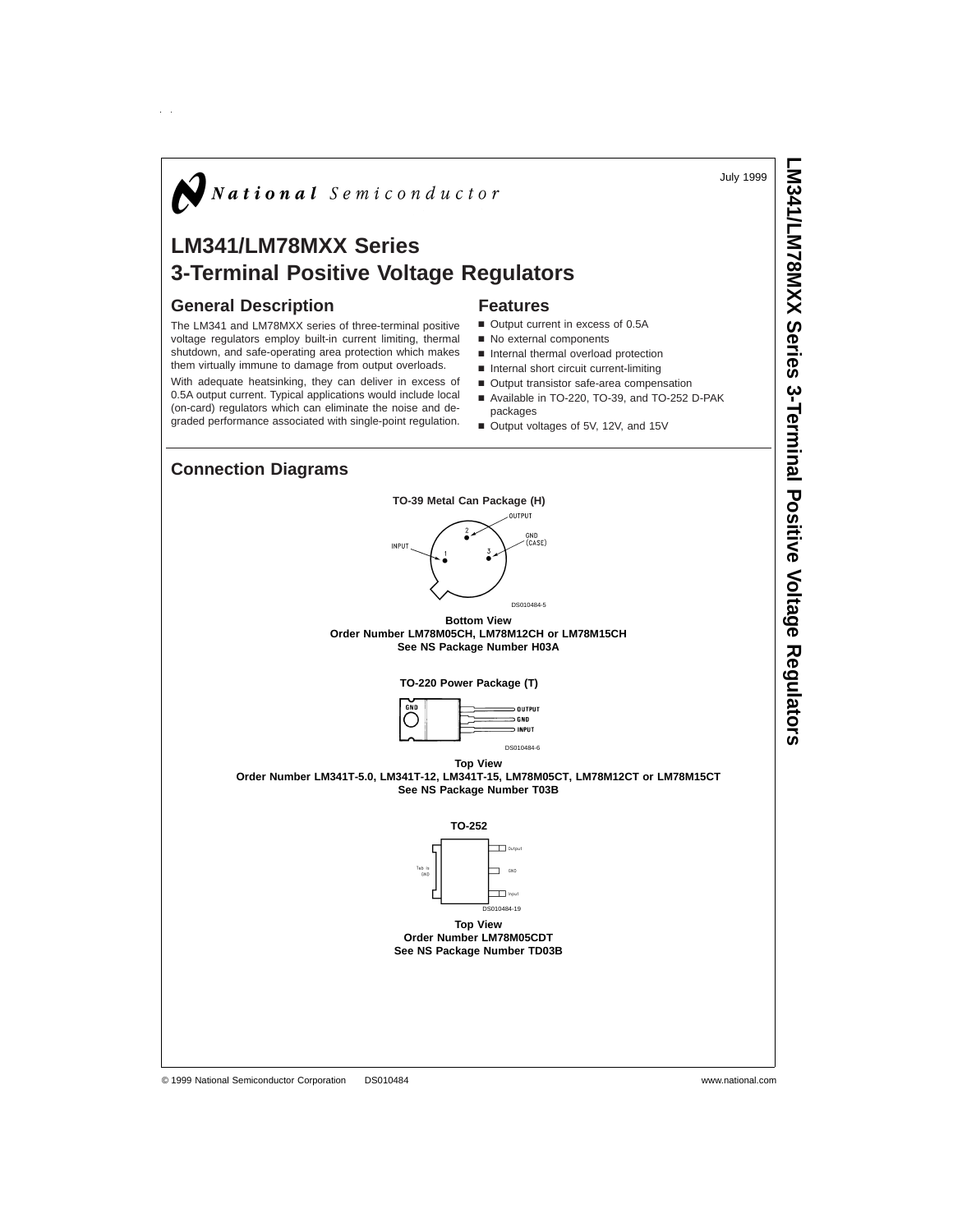#### **Absolute Maximum Ratings (Note 1)**

**If Military/Aerospace specified devices are required, please contact the National Semiconductor Sales Office/ Distributors for availability and specifications.**

Lead Temperature (Soldering, 10 seconds)

 $\alpha=1$ 

| TO-39 Package (H)  |  | $300^{\circ}$ C |
|--------------------|--|-----------------|
| TO-220 Package (T) |  | $260^{\circ}$ C |

| Storage Temperature Range               | $-65^{\circ}$ C to $+150^{\circ}$ C |
|-----------------------------------------|-------------------------------------|
| Operating Junction Temperature<br>Range | $-40^{\circ}$ C to $+125^{\circ}$ C |
| Power Dissipation (Note 2)              | <b>Internally Limited</b>           |
| Input Voltage                           |                                     |
| $5V \leq V_{\Omega} \leq 15V$           | 35V                                 |
| <b>ESD Susceptibility</b>               | TRD                                 |

## **Electrical Characteristics**

Limits in standard typeface are for T<sub>J</sub> = 25°C, and limits in **boldface type** apply over the –40°C to +125°C operating temperature<br>range. Limits are guaranteed by production testing or correlation techniques using standar methods.

#### **LM341-5.0, LM78M05C**

Unless otherwise specified:  $V_{IN}$  = 10V, C<sub>IN</sub> = 0.33 µF, C<sub>O</sub> = 0.1 µF

| -- --------- -------- - <sub>---</sub> - |                             |                                             |                        |            |                |      |              |
|------------------------------------------|-----------------------------|---------------------------------------------|------------------------|------------|----------------|------|--------------|
| Symbol                                   | <b>Parameter</b>            | <b>Conditions</b>                           |                        | <b>Min</b> | <b>Typ</b>     | Max  | <b>Units</b> |
| $V_{\Omega}$                             | Output Voltage              | $I_1 = 500$ mA                              |                        | 4.8        | 5.0            | 5.2  | V            |
|                                          |                             | $5 \text{ mA} \leq I_1 \leq 500 \text{ mA}$ |                        | 4.75       | 5.0            | 5.25 |              |
|                                          |                             | $P_D \le 7.5W$ , $7.5V \le V_{IN} \le 20V$  |                        |            |                |      |              |
| $V_{R IINE}$                             | Line Regulation             | $7.2V \leq V_{IN} \leq 25V$                 | $I_1 = 100 \text{ mA}$ |            |                | 50   | mV           |
|                                          |                             |                                             | $I_1 = 500 \text{ mA}$ |            |                | 100  |              |
| $V_{R\text{ LOAD}}$                      | Load Regulation             | $5 \text{ mA} \leq I_1 \leq 500 \text{ mA}$ |                        |            |                | 100  |              |
| $I_{\mathsf{Q}}$                         | Quiescent Current           | $I_1 = 500$ mA                              |                        |            | $\overline{4}$ | 10.0 | mA           |
| $\Delta I_{\Omega}$                      | Quiescent Current Change    | $5 \text{ mA} \leq I_1 \leq 500 \text{ mA}$ |                        |            |                | 0.5  |              |
|                                          |                             | $7.5V \le V_{IN} \le 25V$ , $I_1 = 500$ mA  |                        |            |                | 1.0  |              |
| $V_n$                                    | Output Noise Voltage        | $f = 10$ Hz to 100 kHz                      |                        |            | 40             |      | μV           |
| $\Delta V_{IN}$<br>$\Delta V_{\Omega}$   | <b>Ripple Rejection</b>     | $f = 120$ Hz, $I_1 = 500$ mA                |                        |            | 78             |      | dB           |
| $V_{IN}$                                 | Input Voltage Required      | $I_1 = 500$ mA                              |                        | 7.2        |                |      | $\vee$       |
|                                          | to Maintain Line Regulation |                                             |                        |            |                |      |              |
| $\Delta V_{\Omega}$                      | Long Term Stability         | $I_1 = 500$ mA                              |                        |            |                | 20   | mV/khrs      |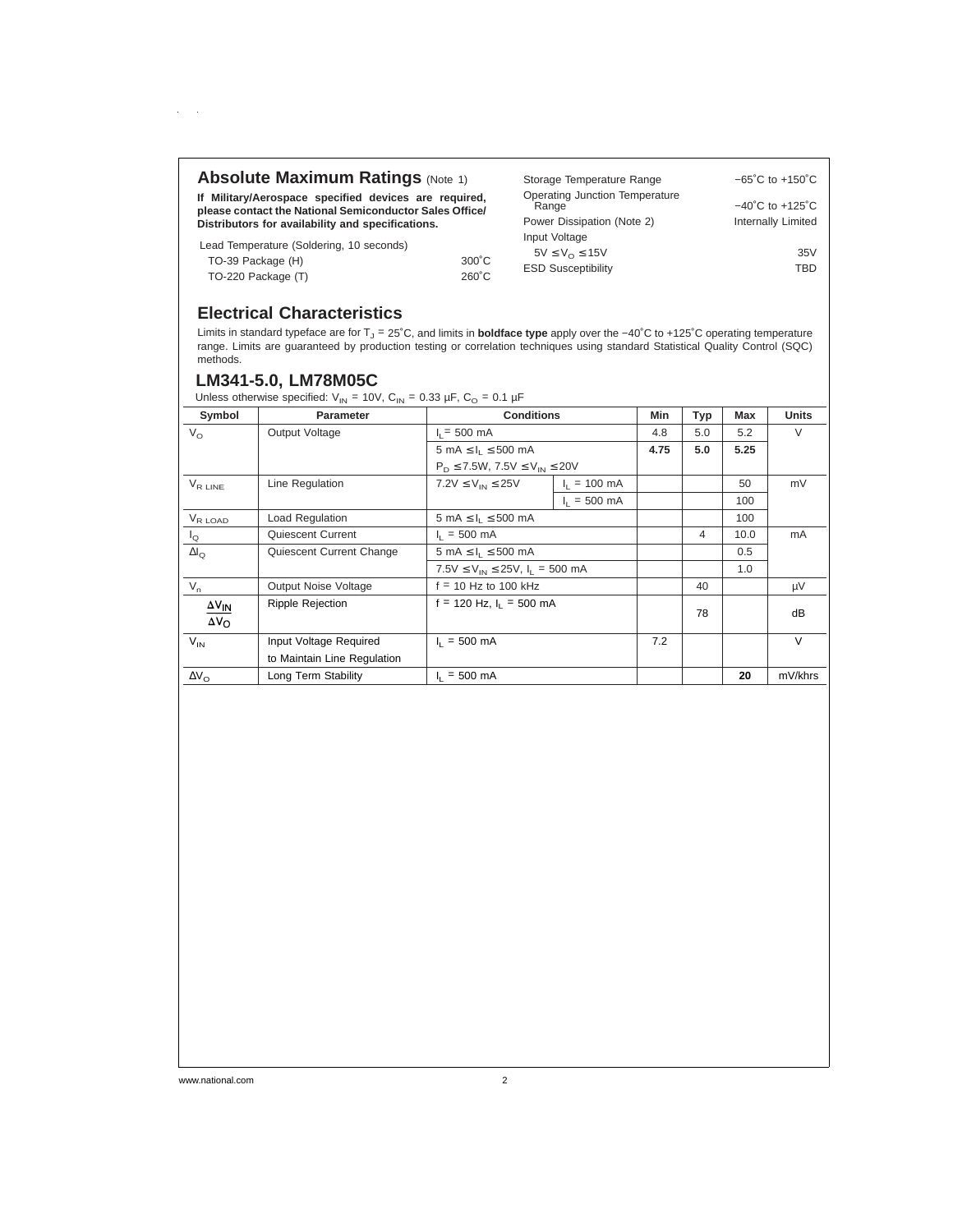#### **Electrical Characteristics**

Limits in standard typeface are for T<sub>J</sub> = 25℃, and limits in **boldface type** apply over the −40℃ to +125℃ operating temperature range. Limits are guaranteed by production testing or correlation techniques using standard Statistical Quality Control (SQC) methods. (Continued)

#### **LM341-12, LM78M12C**

 $\mathcal{L}^{\text{max}}$ 

Unless otherwise specified:  $V_{IN}$  = 19V, C<sub>IN</sub> = 0.33 µF, C<sub>O</sub> = 0.1 µF

| Symbol                                 | <b>Parameter</b>            | <b>Conditions</b>                           |                        | Min  | Typ | Max  | <b>Units</b> |
|----------------------------------------|-----------------------------|---------------------------------------------|------------------------|------|-----|------|--------------|
| $V_{\Omega}$                           | Output Voltage              | $I_1 = 500$ mA                              |                        | 11.5 | 12  | 12.5 | $\vee$       |
|                                        |                             | $5 \text{ mA} \leq I_1 \leq 500 \text{ mA}$ |                        | 11.4 | 12  | 12.6 |              |
|                                        |                             | $P_D \le 7.5W$ , 14.8V $\le V_{IN} \le 27V$ |                        |      |     |      |              |
| $V_{R \text{ LINE}}$                   | Line Regulation             | $14.5V \le V_{IN} \le 30V$                  | $I_1 = 100 \text{ mA}$ |      |     | 120  | mV           |
|                                        |                             |                                             | $I_1 = 500$ mA         |      |     | 240  |              |
| $V_{R\text{ LOAD}}$                    | Load Regulation             | $5 \text{ mA} \leq I_1 \leq 500 \text{ mA}$ |                        |      |     | 240  |              |
| $I_{\Omega}$                           | Quiescent Current           | $I_1 = 500 \text{ mA}$                      |                        |      | 4   | 10.0 | mA           |
| $\Delta I_{\Omega}$                    | Quiescent Current Change    | $5 \text{ mA} \leq I_1 \leq 500 \text{ mA}$ |                        |      |     | 0.5  |              |
|                                        |                             | $14.8V \le V_{IN} \le 30V$ , $I_1 = 500$ mA |                        |      |     | 1.0  |              |
| $V_n$                                  | Output Noise Voltage        | $f = 10$ Hz to 100 kHz                      |                        |      | 75  |      | μV           |
| $\Delta V_{IN}$<br>$\Delta V_{\Omega}$ | <b>Ripple Rejection</b>     | $f = 120$ Hz, $I_1 = 500$ mA                |                        |      | 71  |      | dB           |
| $V_{IN}$                               | Input Voltage Required      | $I_1 = 500 \text{ mA}$                      |                        | 14.5 |     |      | $\vee$       |
|                                        | to Maintain Line Regulation |                                             |                        |      |     |      |              |
| $\Delta V_{\Omega}$                    | Long Term Stability         | $I_1 = 500$ mA                              |                        |      |     | 48   | mV/khrs      |

#### **LM341-15, LM78M15C**

Unless otherwise specified:  $V_{IN}$  = 23V, C<sub>IN</sub> = 0.33 µF, C<sub>O</sub> = 0.1 µF

| Symbol               | <b>Parameter</b>            | <b>Conditions</b>                           |                        | Min   | Typ | Max   | <b>Units</b> |
|----------------------|-----------------------------|---------------------------------------------|------------------------|-------|-----|-------|--------------|
| $V_{\Omega}$         | Output Voltage              | $I_1 = 500$ mA                              |                        | 14.4  | 15  | 15.6  | V            |
|                      |                             | $5 \text{ mA} \leq I_1 \leq 500 \text{ mA}$ |                        | 14.25 | 15  | 15.75 |              |
|                      |                             | $P_D \le 7.5W$ , 18V $\le V_{IN} \le 30V$   |                        |       |     |       |              |
| $V_{R \text{ LINE}}$ | Line Regulation             | $17.6V \le V_{IN} \le 30V$                  | $I_1 = 100 \text{ mA}$ |       |     | 150   | mV           |
|                      |                             |                                             | $I_1 = 500$ mA         |       |     | 300   |              |
| $V_{R\text{ LOAD}}$  | Load Regulation             | $5 \text{ mA} \leq I_1 \leq 500 \text{ mA}$ |                        |       |     | 300   |              |
| $I_{\mathbf{Q}}$     | Quiescent Current           | $I_1 = 500$ mA                              |                        |       | 4   | 10.0  | mA           |
| $\Delta I_{\Omega}$  | Quiescent Current Change    | $5 \text{ mA} \leq I_1 \leq 500 \text{ mA}$ |                        |       |     | 0.5   |              |
|                      |                             | $18V \le V_{IN} \le 30V$ , $I_1 = 500$ mA   |                        |       |     | 1.0   |              |
| $V_n$                | Output Noise Voltage        | $f = 10$ Hz to 100 kHz                      |                        |       | 90  |       | μV           |
| $\Delta V_{IN}$      | <b>Ripple Rejection</b>     | $f = 120$ Hz, $I_1 = 500$ mA                |                        |       |     |       |              |
| $\Delta V_{\rm O}$   |                             |                                             |                        |       | 69  |       | dB           |
| $V_{IN}$             | Input Voltage Required      | $I_1 = 500 \text{ mA}$                      |                        | 17.6  |     |       | $\vee$       |
|                      | to Maintain Line Regulation |                                             |                        |       |     |       |              |
| $\Delta V_{\Omega}$  | Long Term Stability         | $I_1 = 500 \text{ mA}$                      |                        |       |     | 60    | mV/khrs      |

Note 1: Absolute maximum ratings indicate limits beyond which damage to the component may occur. Electrical specifications do not apply when operating the device outside of its rated operating conditions.

**Note 2:** The typical thermal resistance of the three package types is:

**T** (TO-220) package:  $\theta_{(JA)} = 60$  °C/W,  $\theta_{(JC)} = 5$  °C/W

**H** (TO-39) package:  $\theta_{(JA)} = 120$  °C/W,  $\theta_{(JC)} = 18$  °C/W

**DT** (TO-252) package:  $\theta_{(JA)} = 92$  °C/W,  $\theta_{(JC)} = 10$  °C/W

3 www.national.com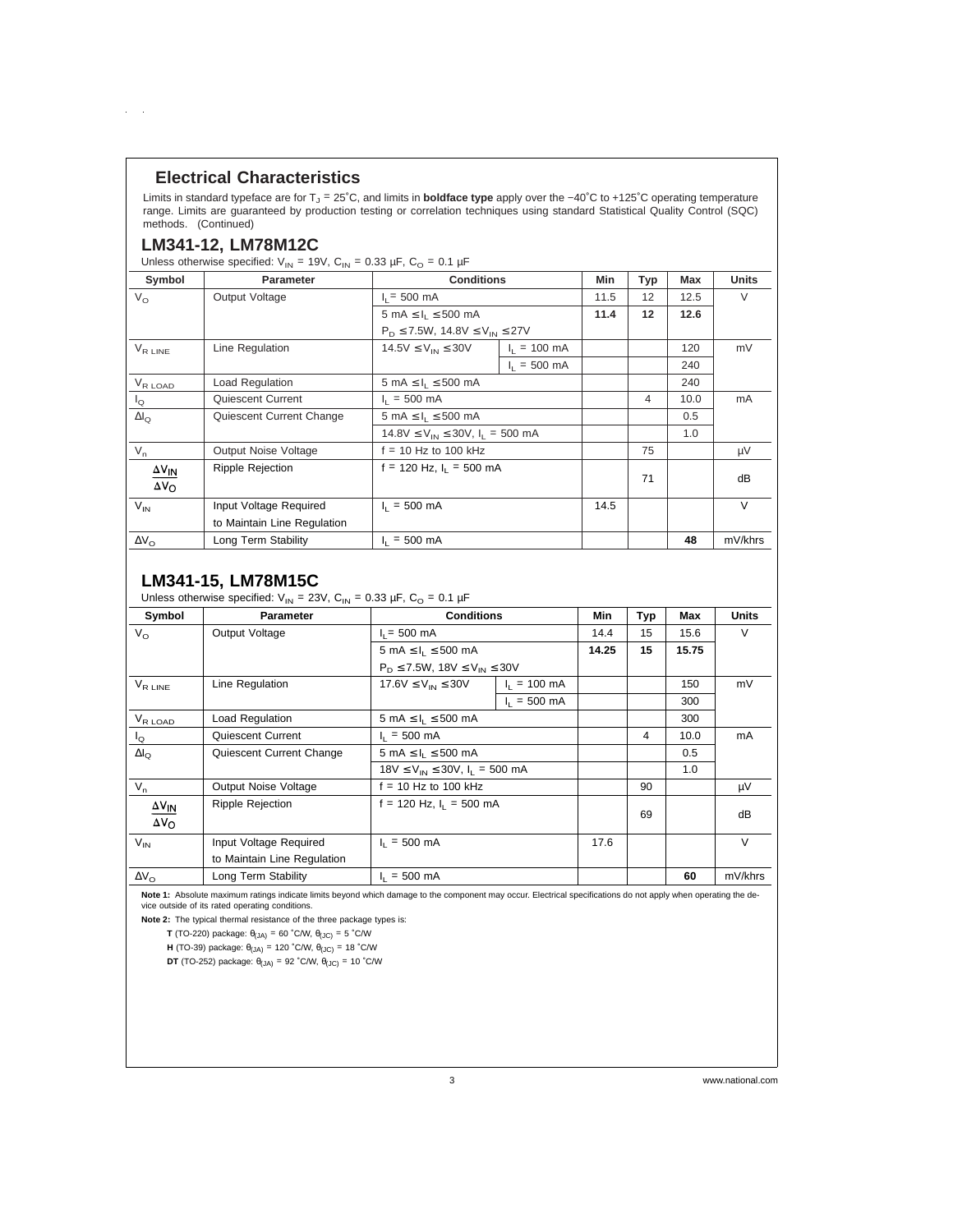

 $\alpha_{\rm{max}}$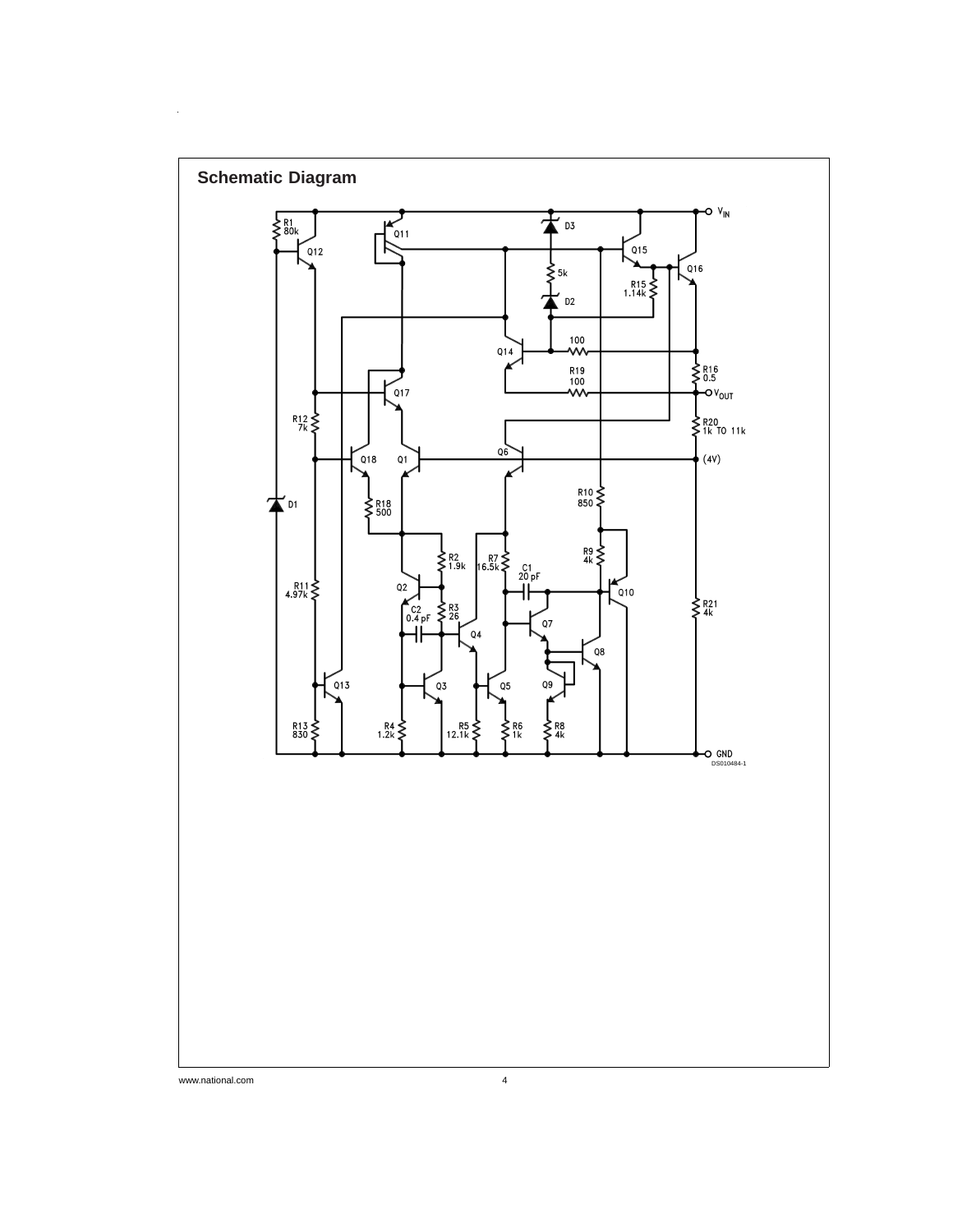

 $\hat{\mathbf{r}}$ 

5 www.national.com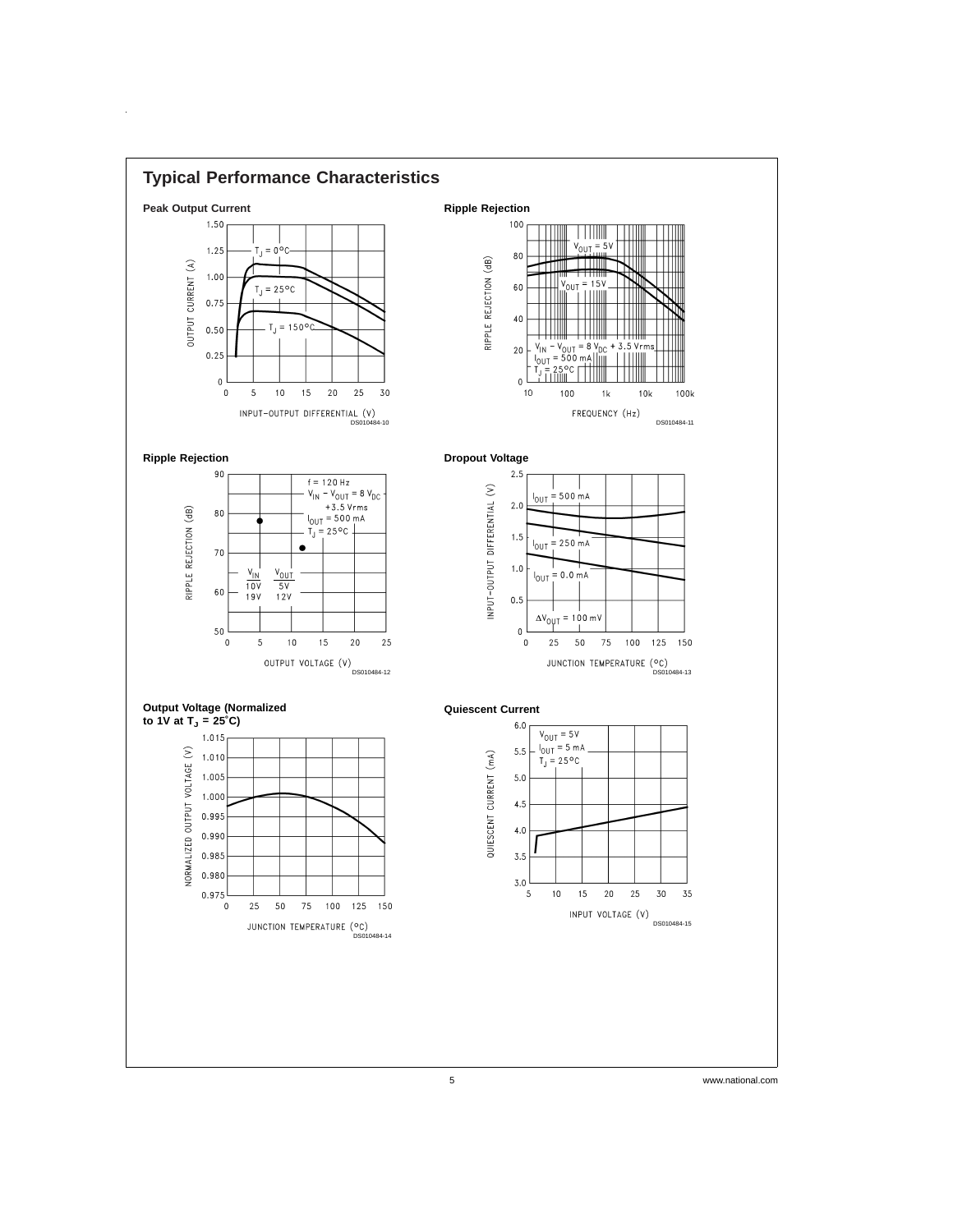

## **Design Considerations**

The LM78MXX/LM341XX fixed voltage regulator series has built-in thermal overload protection which prevents the device from being damaged due to excessive junction temperature.

The regulators also contain internal short-circuit protection which limits the maximum output current, and safe-area protection for the pass transistor which reduces the short-circuit current as the voltage across the pass transistor is increased.

Although the internal power dissipation is automatically limited, the maximum junction temperature of the device must be kept below +125˚C in order to meet data sheet specifications. An adequate heatsink should be provided to assure this limit is not exceeded under worst-case operating conditions (maximum input voltage and load current) if reliable performance is to be obtained).

#### **1.0 Heatsink Considerations**

When an integrated circuit operates with appreciable current, its junction temperature is elevated. It is important to quantify its thermal limits in order to achieve acceptable performance and reliability. This limit is determined by summing the individual parts consisting of a series of temperature rises from the semiconductor junction to the operating environment. A one-dimension steady-state model of conduction heat transfer is demonstrated in The heat generated at the

device junction flows through the die to the die attach pad, through the lead frame to the surrounding case material, to the printed circuit board, and eventually to the ambient environment. Below is a list of variables that may affect the thermal resistance and in turn the need for a heatsink.

|                                                             | R <sup>eJC</sup> (Component Variables) R <sup>eCA</sup> (Application Variables) |
|-------------------------------------------------------------|---------------------------------------------------------------------------------|
| Leadframe Size & Material                                   | Mounting Pad Size, Material,<br>& Location                                      |
| No. of Conduction Pins                                      | Placement of Mounting Pad                                                       |
| Die Size                                                    | PCB Size & Material                                                             |
| Die Attach Material                                         | Traces Length & Width                                                           |
| Molding Compound Size and Adjacent Heat Sources<br>Material |                                                                                 |
|                                                             | Volume of Air                                                                   |
|                                                             | Air Flow                                                                        |
|                                                             | <b>Ambient Temperature</b>                                                      |
|                                                             | Shape of Mounting Pad                                                           |
|                                                             |                                                                                 |
|                                                             |                                                                                 |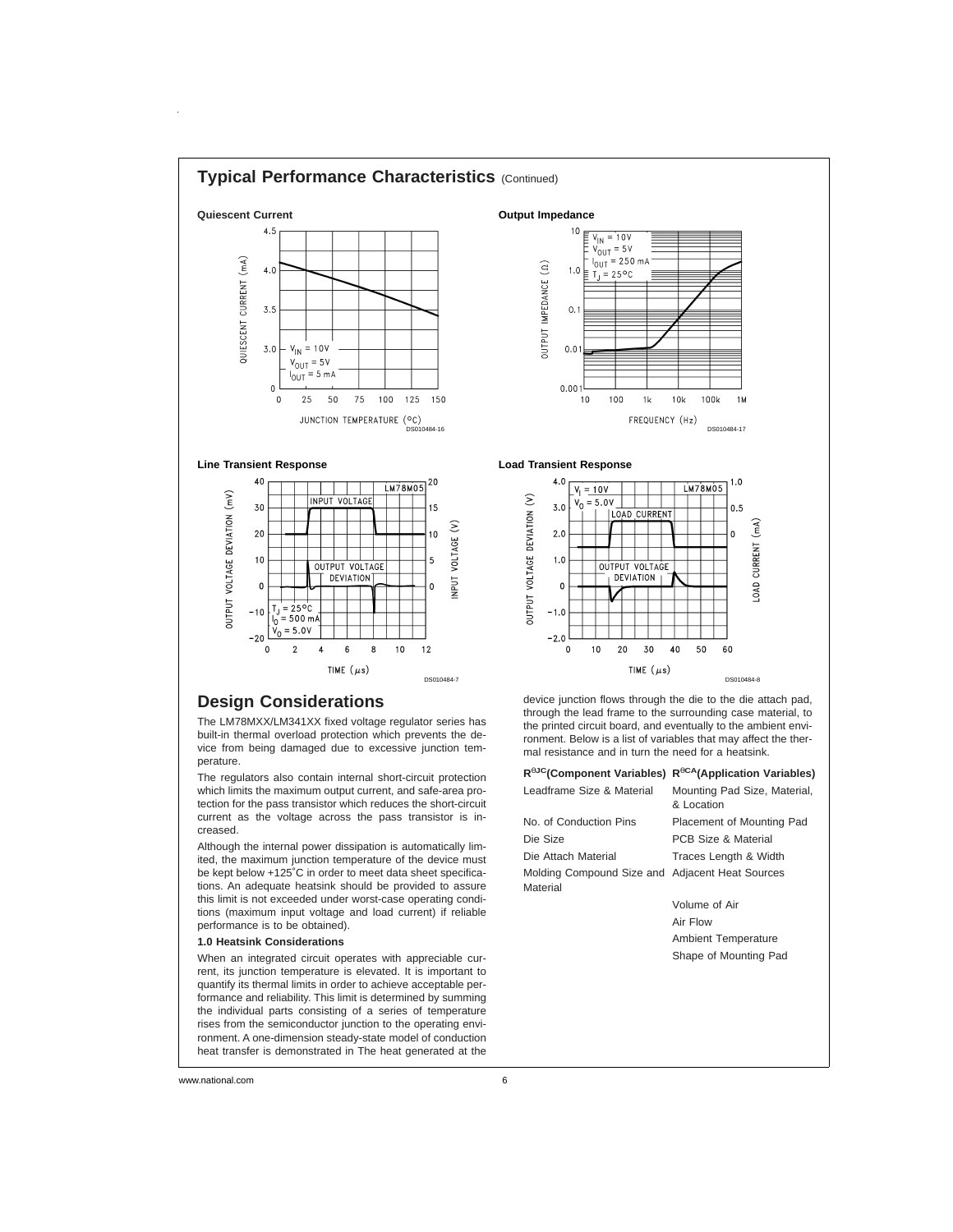

#### **FIGURE 1. Cross-sectional view of Integrated Circuit Mounted on a printed circuit board. Note that the case temperature is measured at the point where the leads contact with the mounting pad surface**

The LM78MXX/LM341XX regulators have internal thermal shutdown to protect the device from over-heating. Under all possible operating conditions, the junction temperature of the LM78MXX/LM341XX must be within the range of 0˚C to 125˚C. A heatsink may be required depending on the maximum power dissipation and maximum ambient temperature of the application. To determine if a heatsink is needed, the power dissipated by the regulator, P<sub>D</sub>, must be calculated:

 $I_{IN} = I_L + I_G$ 

 $\mathsf{P}_\mathsf{D} = (\mathsf{V}_{\mathsf{IN}}\text{-}\mathsf{V}_{\mathsf{OUT}}) \; \mathsf{I}_\mathsf{L} + \mathsf{V}_{\mathsf{IN}} \mathsf{I}_\mathsf{G}$ 

shows the voltages and currents which are present in the circuit.



**FIGURE 2. Power Dissipation Diagram**

The next parameter which must be calculated is the maximum allowable temperature rise,  $T_R(max)$ :

 $\theta_{JA}$  = TR (max)/P<sub>D</sub>

If the maximum allowable value for  $\theta_{JA}$ °C/w is found to be ≥60˚C/W for TO-220 package or ≥92˚C/W for TO-252 package, no heatsink is needed since the package alone will dissipate enough heat to satisfy these requirements. If the calculated value for  $\theta_{JA}$  fall below these limits, a heatsink is required.

As a design aid, Table 1 shows the value of the  $\theta_{JA}$  of TO-252 for different heatsink area. The copper patterns that we used to measure these  $\theta_{JA}$  are shown at the end of the Application Note Section. reflects the same test results as what are in the Table 1

shows the maximum allowable power dissipation vs. ambient temperature for theTO-252 device. shows the maximum allowable power dissipation vs. copper area (in<sup>2</sup>) for the TO-252 device. Please see AN1028 for power enhancement techniques to be used with TO-252 package.

| Layout         | <b>Copper Area</b>  | <b>Thermal Resistance</b>      |                               |
|----------------|---------------------|--------------------------------|-------------------------------|
|                | Top Sice $(in^2)^*$ | Bottom Side (in <sup>2</sup> ) | $(\theta_{JA}$ , °C/W) TO-252 |
| 1              | 0.0123              | 0                              | 103                           |
| $\overline{2}$ | 0.066               | 0                              | 87                            |
| 3              | 0.3                 | $\mathbf 0$                    | 60                            |
| $\overline{4}$ | 0.53                | $\mathbf 0$                    | 54                            |
| 5              | 0.76                | $\mathbf 0$                    | 52                            |
| 6              | 1                   | $\mathbf 0$                    | 47                            |
| $\overline{7}$ | $\mathsf 0$         | 0.2                            | 84                            |
| 8              | $\boldsymbol{0}$    | 0.4                            | 70                            |
| 9              | 0                   | 0.6                            | 63                            |
| 10             | 0                   | 0.8                            | 57                            |
| 11             | $\mathbf 0$         | 1                              | 57                            |
| 12             | 0.066               | 0.066                          | 89                            |
| 13             | 0.175               | 0.175                          | 72                            |
| 14             | 0.284               | 0.284                          | 61                            |
| 15             | 0.392               | 0.392                          | 55                            |
| 16             | 0.5                 | 0.5                            | 53                            |

#### **TABLE 1.** θ**JA Different Heatsink Area**

\*Tab of device attached to topside copper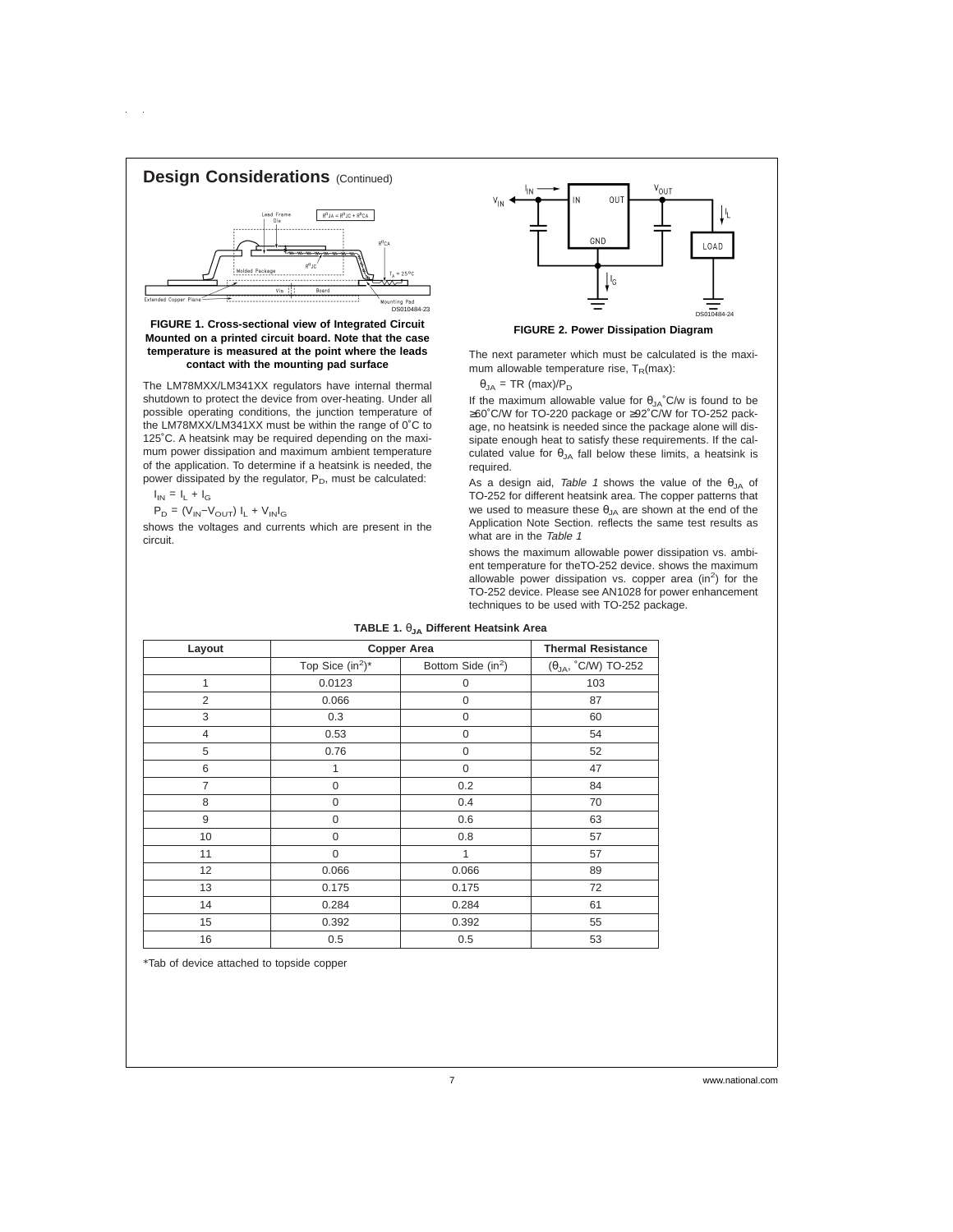

 $\hat{\boldsymbol{\beta}}$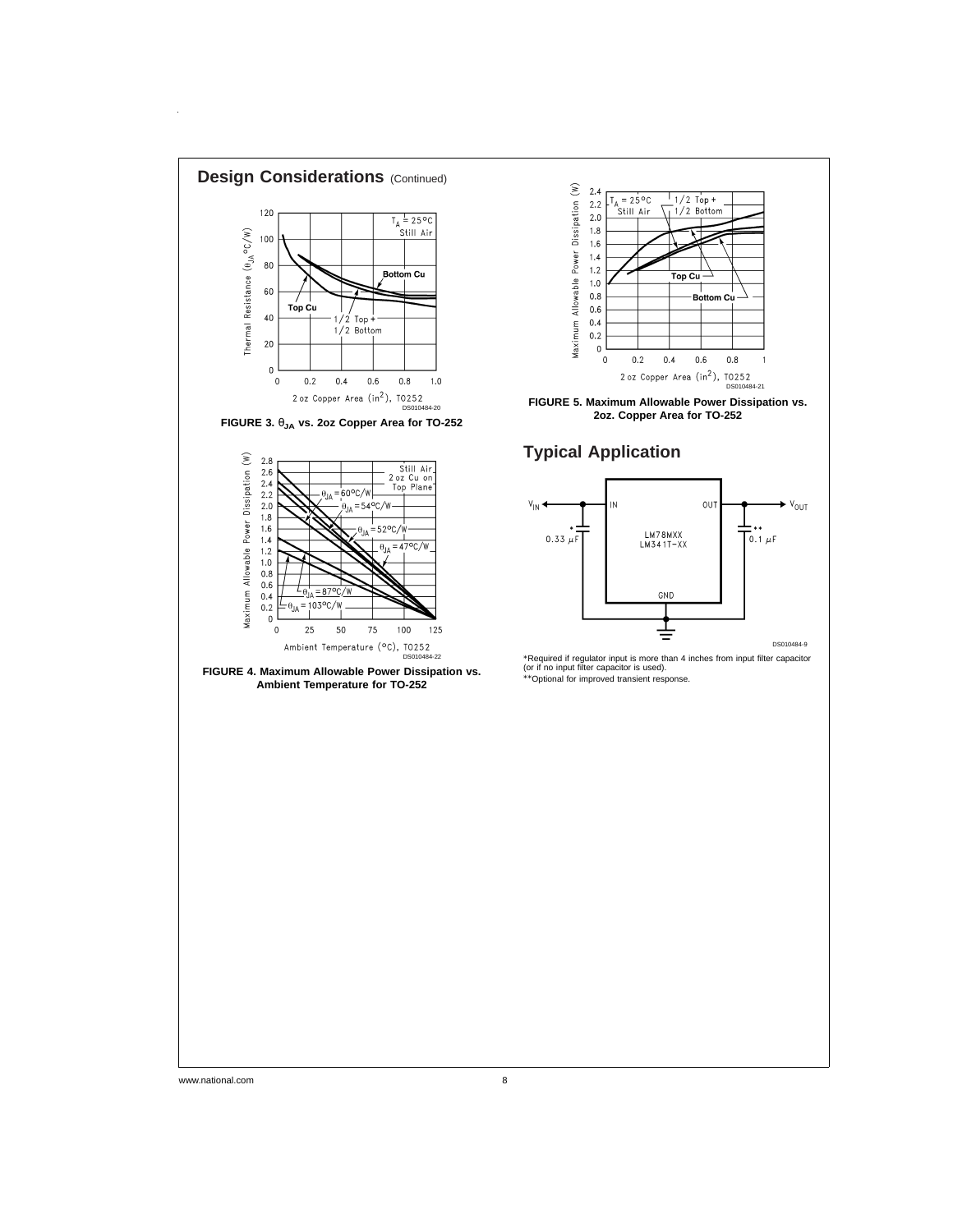

 $\hat{\mathbf{r}}$ 

9 www.national.com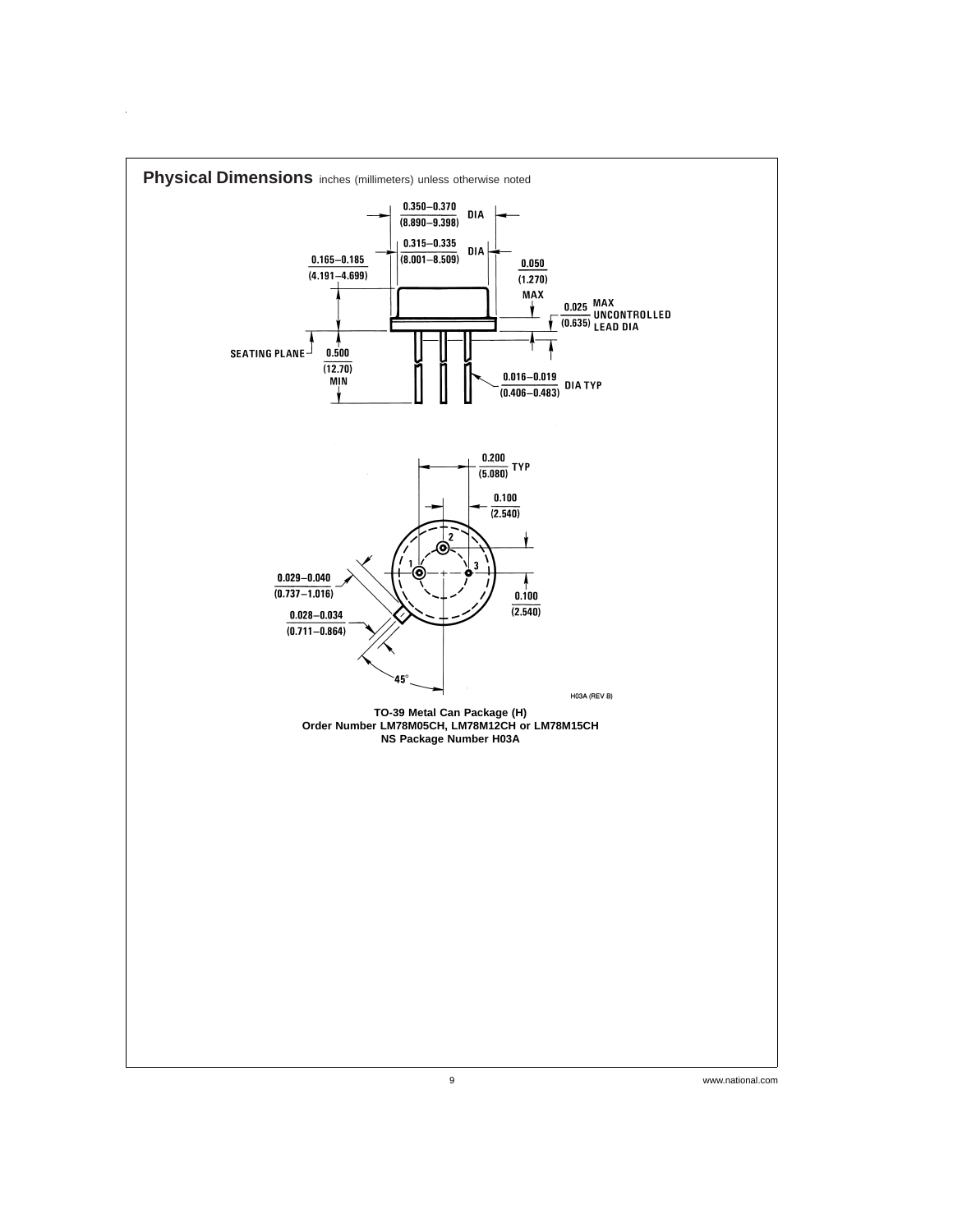

 $\hat{\mathcal{A}}$